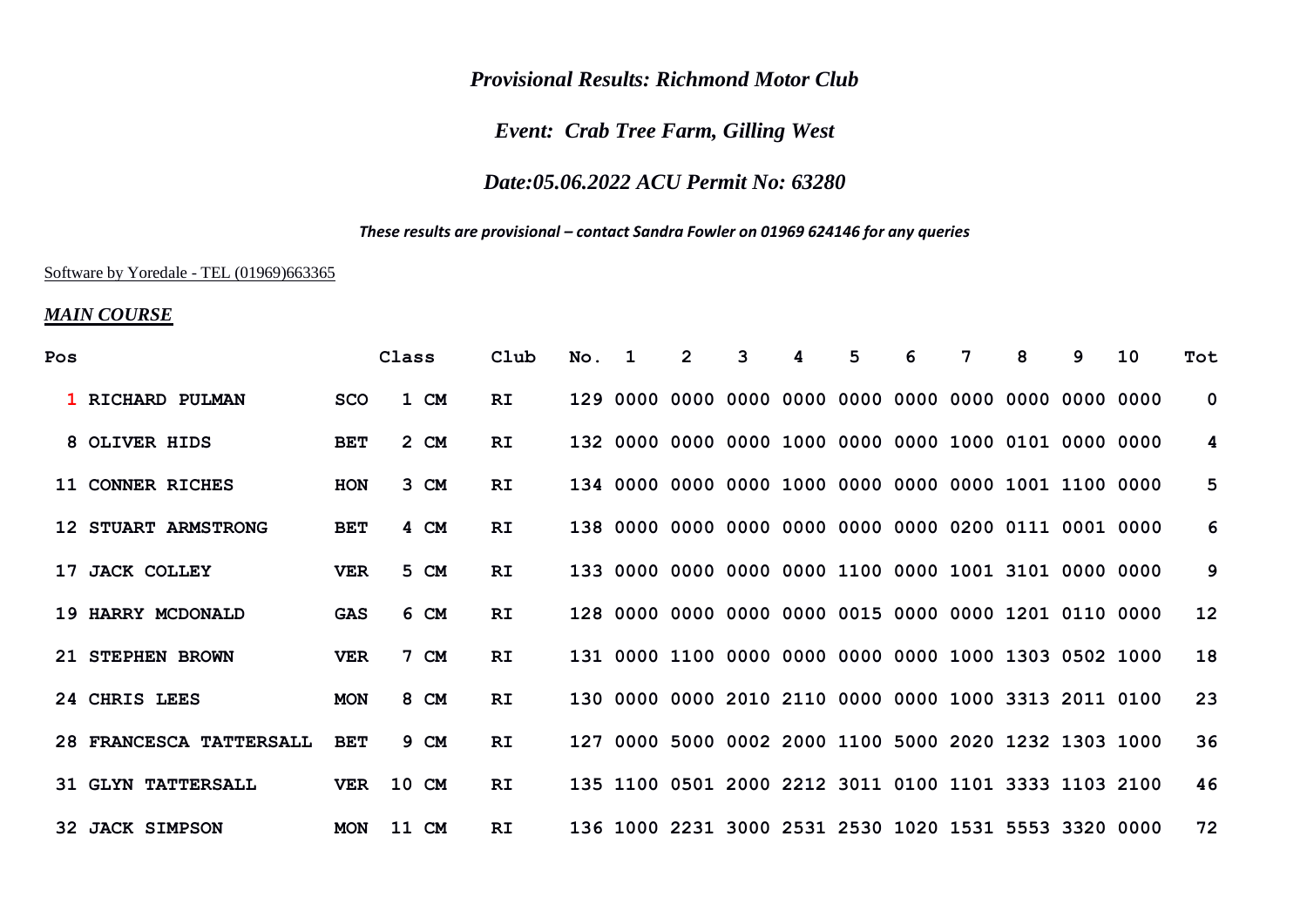| Pos |                         |            | Class      | Club      | No. | $\mathbf 1$  | $\overline{2}$ | 3                                                     |     | 5   | 6   | 7              | 8   | 9   | 10  | Tot                     |
|-----|-------------------------|------------|------------|-----------|-----|--------------|----------------|-------------------------------------------------------|-----|-----|-----|----------------|-----|-----|-----|-------------------------|
|     | <b>3 PAUL SADLER</b>    | <b>VER</b> | 1 040      | <b>RI</b> |     |              |                | 143 0000 0000 0000 0000 0000 0000 0000 1000 0000 0000 |     |     |     |                |     |     |     | 1                       |
|     | 4 IAN HALL              | <b>BET</b> | 2 040      | <b>RI</b> |     |              |                | 142 0000 0000 0000 0000 0000 0000 0000 1010 0000 0000 |     |     |     |                |     |     |     | $\overline{2}$          |
|     | 6 GUY CHAPMAN           | <b>MON</b> | 3 040      | RI        |     |              |                |                                                       |     |     |     |                |     |     |     | $\overline{\mathbf{4}}$ |
|     | 14 MICHAEL HUGHES       | <b>BET</b> | 4 040      | RI        |     |              |                | 139 0000 0000 0000 0000 0000 0000 0000 3100 2000 1000 |     |     |     |                |     |     |     | $7\overline{ }$         |
|     | 23 GORDON BLACKLEY      | <b>BET</b> | 5 040      | <b>RI</b> |     |              |                | 145 0000 0000 3000 0000 5000 0000 1100 2333 0101 0000 |     |     |     |                |     |     |     | 23                      |
|     | 25 GRAHAM RUTTER        | <b>SHE</b> | 6 040      | RI        |     |              |                | 141 0000 0000 1000 5011 2020 0000 0000 3230 2211 0000 |     |     |     |                |     |     |     | 26                      |
|     | <b>ADRIAN THWAITE</b>   | <b>FAN</b> | <b>040</b> | RI        |     | 140 0000 000 |                | 000                                                   | 002 | 000 | 000 | 000            | 050 | 010 | 000 | <b>RET</b>              |
|     |                         |            |            |           |     |              |                |                                                       |     |     |     |                |     |     |     |                         |
| Pos |                         |            | Class      | Club      | No. | 1            | 2              | 3                                                     | 4   | 5   | 6   | 7              | 8   | 9   | 10  | Tot                     |
|     | 15 KEVIN CHAPMAN        | <b>TRI</b> | 1 TSP65 RI |           |     |              |                | 147 0000 0000 0000 0000 0100 0000 0100 2020 1000 0000 |     |     |     |                |     |     |     | 7                       |
|     | 20 JOHN ELLIS           | <b>FAN</b> | 2 TSP65 RI |           |     |              |                | 146 0000 0000 0000 0000 3000 0000 1110 0121 5101 0000 |     |     |     |                |     |     |     | 17                      |
|     |                         |            |            |           |     |              |                |                                                       |     |     |     |                |     |     |     |                         |
| Pos |                         |            | Class      | Club      | No. | 1            | $\overline{2}$ | 3                                                     | 4   | 5   | 6   | $\overline{7}$ | 8   | 9   | 10  | Tot                     |
|     | 2 FRASER PROUDLOCK      | <b>GAS</b> | 1 A        | RI        |     |              |                |                                                       |     |     |     |                |     |     |     | 1                       |
|     | <b>18 ARRAN SHERWIN</b> | <b>BET</b> | 2 A        | RI        |     |              |                |                                                       |     |     |     |                |     |     |     | 11                      |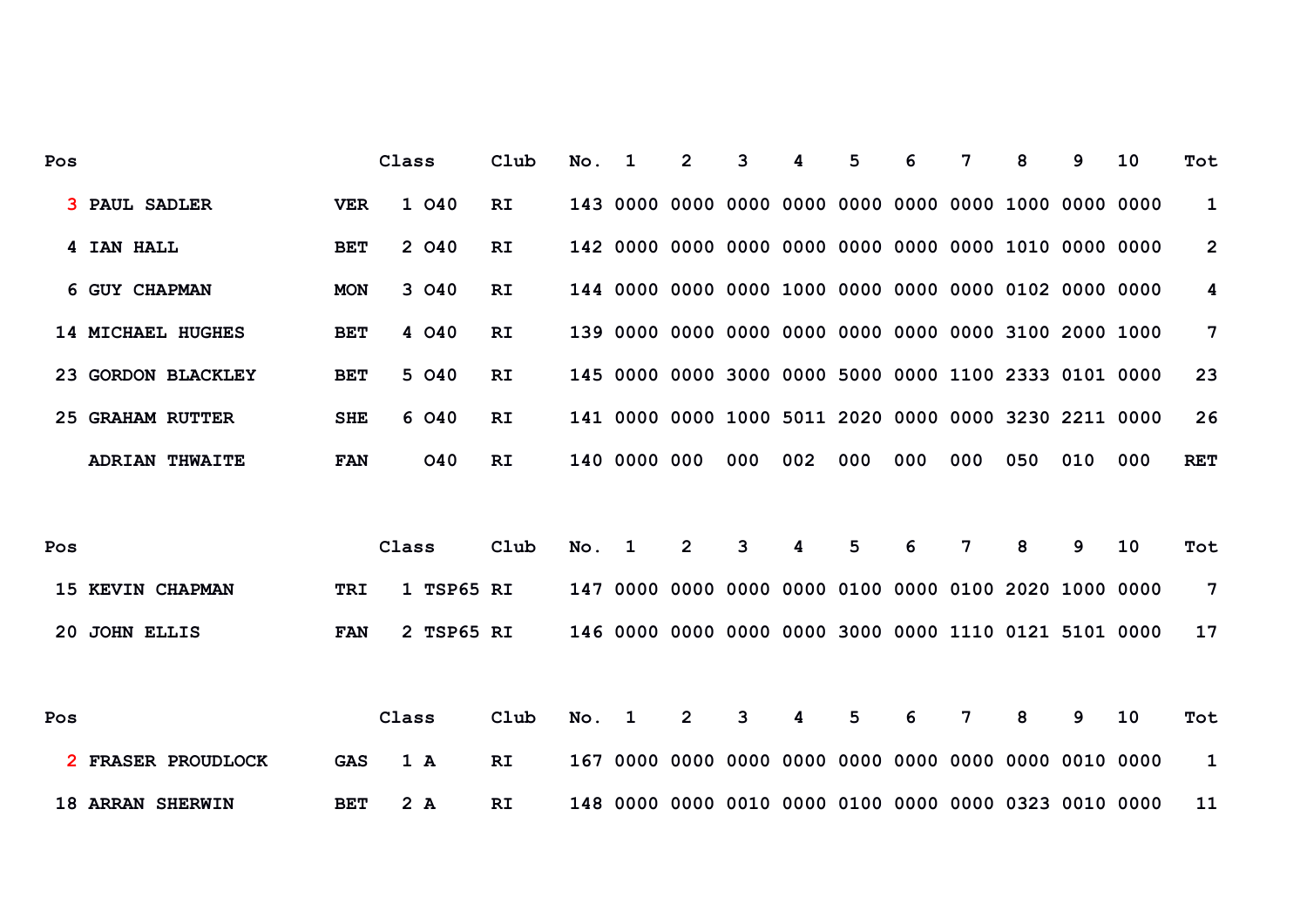| Pos |                         |            | Class          | Club      | No. | 1 | 2 | 3 | 5 | 6 | 7                                                     | 8 | q | 10 | Tot |
|-----|-------------------------|------------|----------------|-----------|-----|---|---|---|---|---|-------------------------------------------------------|---|---|----|-----|
|     | 5 GEORGE HIRD           | <b>SHE</b> | 1 B            | RI.       |     |   |   |   |   |   | 157 0000 0000 0000 0000 2100 0000 0000 0010 0000 0000 |   |   |    | 4   |
|     | 7 JACK VASEY            | <b>BET</b> | 2 <sub>B</sub> | RI.       |     |   |   |   |   |   |                                                       |   |   |    | 4   |
|     | 9 CHARLIE ASTWOOD       | <b>SHE</b> | 3 <sub>B</sub> | RI.       |     |   |   |   |   |   |                                                       |   |   |    | 5   |
|     | 10 OLIVER WRIGHT        | <b>GAS</b> | 4 B            | RI.       |     |   |   |   |   |   | 149 0000 0000 0000 1100 0001 0000 0000 1001 0000 0000 |   |   |    | 5   |
|     | 13 SAM CHAPMAN          | <b>BET</b> | 5B             | <b>RI</b> |     |   |   |   |   |   | 156 0000 0000 0000 1100 0000 0000 0000 1101 1000 0000 |   |   |    | 6   |
|     | 16 JAMIE WALTON         | <b>BET</b> | 6 B            | RI.       |     |   |   |   |   |   | 153 0000 0000 0000 0110 1000 0000 0100 0000 0203 0000 |   |   |    | 9   |
|     | 22 BOBBIE PULMAN        | <b>BET</b> | 7B             | <b>RI</b> |     |   |   |   |   |   |                                                       |   |   |    | 21  |
|     | 26 LUKE BLACKLEY        | <b>SHE</b> | 8 B            | <b>RI</b> |     |   |   |   |   |   | 158 0000 0000 0000 5010 3000 0000 0000 1355 0050 0001 |   |   |    | 29  |
|     | 27 JOSH DENT            | <b>BET</b> | 9 C            | RI.       |     |   |   |   |   |   | 125 0000 0000 0010 1050 0000 0000 1000 5533 3333 0000 |   |   |    | 36  |
|     | <b>29 HARVEY RUTTER</b> | <b>SHE</b> | 10B            | <b>RI</b> |     |   |   |   |   |   | 152 0000 1001 1000 1001 2201 0000 1100 3323 5331 2100 |   |   |    | 38  |
|     | <b>30 JOEL THWAITE</b>  | <b>TRS</b> | 11 B           | RI.       |     |   |   |   |   |   | 150 0000 0000 2000 1001 3130 0000 1002 3553 3113 3000 |   |   |    | 41  |

# *MAIN COURSE – YELLOW DEVIATION*

| Pos               |            | Class | Club | No. 1 | 2 3 | $\overline{\mathbf{4}}$ | 5 6 | $\overline{7}$ | 8 | 9. | 10                                                    | Tot |
|-------------------|------------|-------|------|-------|-----|-------------------------|-----|----------------|---|----|-------------------------------------------------------|-----|
| 2 BAILEY HUNTBACH | BET        | 1 C   | RI.  |       |     |                         |     |                |   |    | 161 0000 0150 3200 0000 3000 0000 0000 0000 3000 0000 | 17  |
| 3 MATTHEW HALL    | <b>BET</b> | 2 C   | RI.  |       |     |                         |     |                |   |    | 126 0000 0100 2200 0100 3320 0000 0000 0002 2300 0000 | -21 |
| 4 MATTHEW WALTON  | <b>BET</b> | 3 C   | RI   |       |     |                         |     |                |   |    |                                                       | 24  |
| 5 ALFIE ASTWOOD   |            | 4 C   | RI   |       |     |                         |     |                |   |    | 124 0000 5000 3330 0050 1202 0000 0300 0010 3313 0100 | 39  |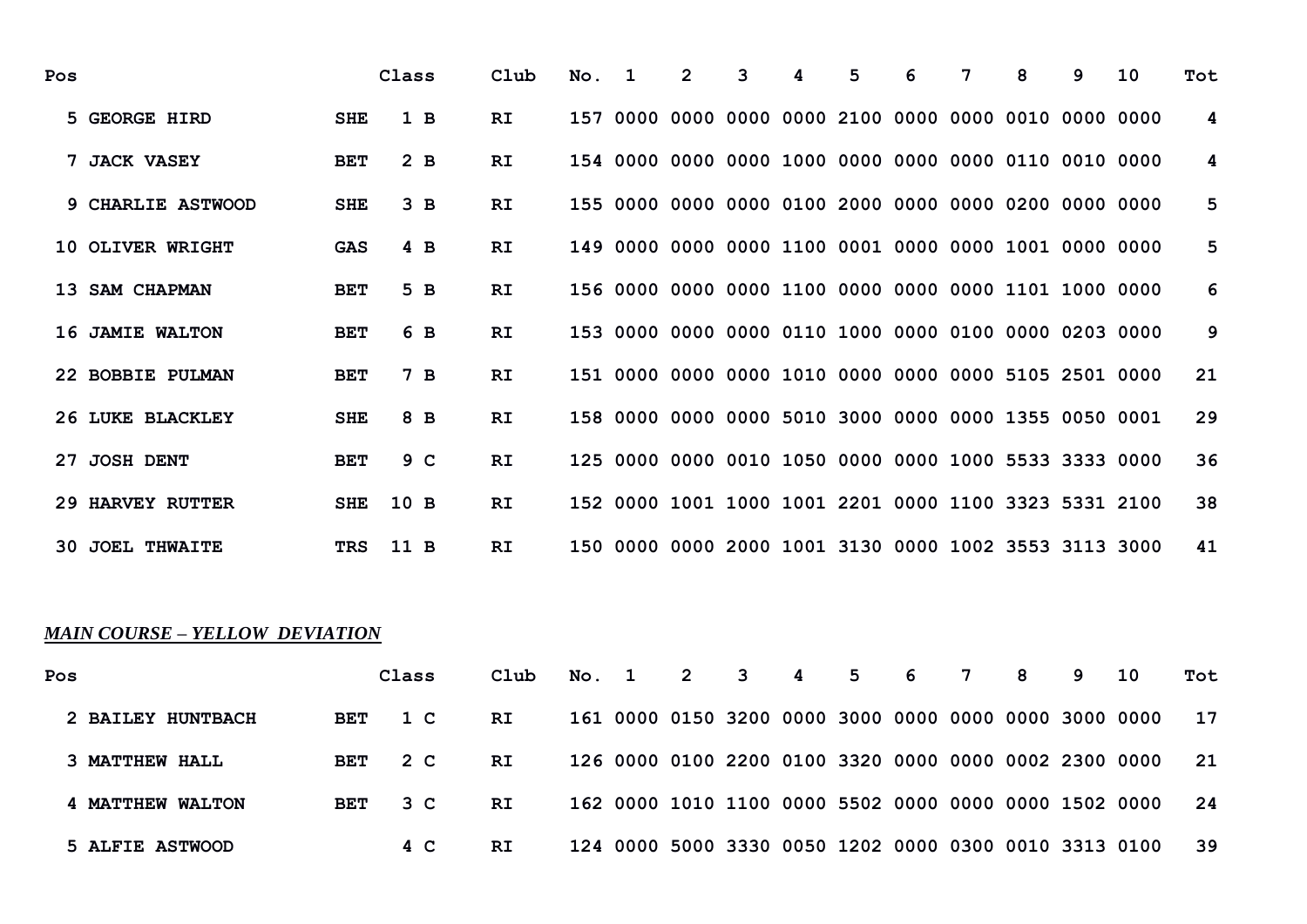|     | <b>JACK WALLACE</b> | <b>BET</b> | C     | RI.  |  |  |  |                                                       |  |      |     |
|-----|---------------------|------------|-------|------|--|--|--|-------------------------------------------------------|--|------|-----|
| Pos |                     |            | Class | Club |  |  |  | No. 1 2 3 4 5 6 7 8 9                                 |  | 10 I | Tot |
|     | 1 ANDY PULMAN       | BET        | 1 AE  | RI.  |  |  |  |                                                       |  |      | 10  |
|     | 6 OLIVER LEES       | <b>MON</b> | 2 AE  | RI.  |  |  |  | 122 0000 3535 1011 0500 5311 0000 3030 2000 3331 0000 |  |      | 52  |

#### *CONDUCTED COURSE*

| Pos |                   |            | Class          | Club | No.     | 1           | $\mathbf{2}$   | 3   | 4   | 5              | 6   | 7               | 8   | Tot |
|-----|-------------------|------------|----------------|------|---------|-------------|----------------|-----|-----|----------------|-----|-----------------|-----|-----|
|     | 2 HARRY MASON     | <b>OSE</b> | 1 <sub>D</sub> | RI.  | 163 000 |             | 020            | 131 | 555 | 033            | 130 | 200             | 213 | 40  |
|     | 3 ISAAC TIPLADY   | <b>OSE</b> | 2 D            | RI.  | 164 000 |             | 301            | 252 | 552 | 232            | 330 | 000             | 213 | 44  |
|     | 5 FRANCIS TIPLADY | <b>OSE</b> | 3D             | RI.  | 165 332 |             | 303            | 333 | 335 | 333            | 333 | 300             | 330 | 61  |
|     |                   |            |                |      |         |             |                |     |     |                |     |                 |     |     |
| Pos |                   |            | Class          | Club | No.     | $\mathbf 1$ | $\overline{2}$ | 3   | 4   | 5              | -6  | $7\phantom{.0}$ | - 8 | Tot |
|     | 4 EDWARD GOSPEL   | <b>OSE</b> | 1 E            | RI.  | 166 000 |             | 103            | 132 | 353 | 333            | 333 | 000             | 323 | 47  |
| Pos |                   |            | Class          | Club | No. 1   |             | $\overline{2}$ | 3   | 4   | 5 <sup>5</sup> | 6   | $7\phantom{.0}$ | 8   | Tot |

#### *THANK YOUS*

*Richmond Motor Club would like to thank the landowners, observers, Clerk of the course and assistant helpers, caterers, Secretary and anyone else involved in the running of today's trial. Also thank you to all the riders for entering and taking part.* 

*Well done Josh Dent who is C Class but did the main CM course (results in the B Class riders)*